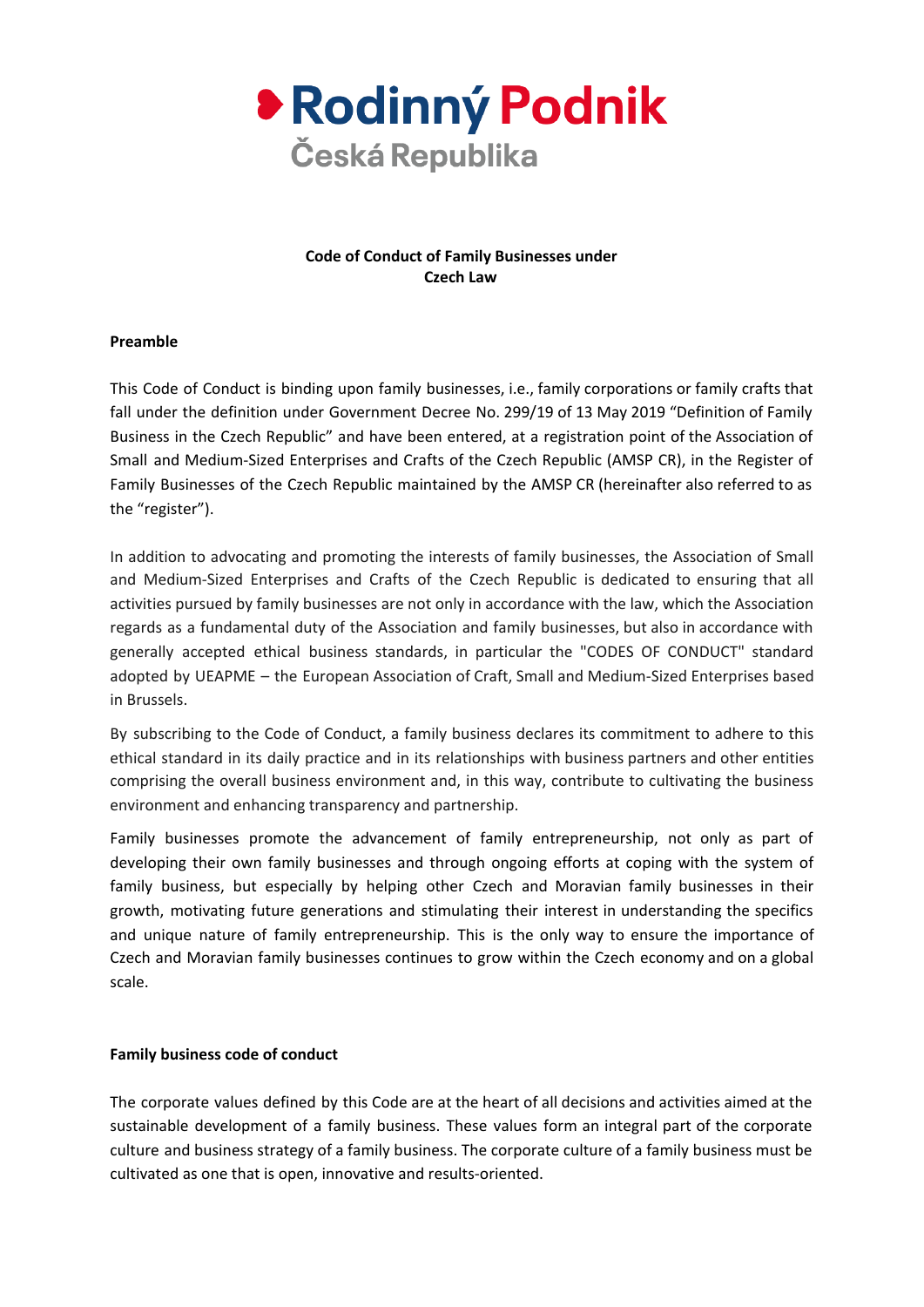### **Validity**

This Code of Conduct applies to all family businesses and their employees without distinction. It is the objective of family businesses to ensure that all business partners adhere to these values and principles. The principles laid down in this document may also serve as a tool in assessing the suitability of business partners.

Each family business undertakes to provide honest, factual and up-to-date information on its activities in accordance with the relevant laws and to immediately report any changes that affect the family nature of the business pursued and render the continued use of the family business designation impossible.

## **Family business in relation to employees**

- respects its employees, respects their dignity, privacy and personal rights, and does not tolerate discrimination;
- shows respect to its employees and, with all its actions, aspires to demonstrate an exemplary attitude

to laws, standards, customs and moral principles;

- respects and undertakes to honour internationally recognised human rights;
- all employees have the right to a safe working environment that is free of occupational hazards;
- managing employees of a family business undertake to follow all the principles set out in this document in an exemplary manner and to monitor observance by all employees;
- employees may report violations of the rules set forth in this Code of Conduct anonymously to the company management or require complete confidentiality. Employees who report alleged violations of this Code do not have to fear any repercussions or sanctions;
- the management provides feedback to employees and appraises their performance and their conduct and respects the principles of fair pay based on performance;
- outside the realm of work responsibilities, a family business also pays attention to its employees principles of civility towards customers and suppliers, on the one hand, and other employees and owners of the company, on the other;
- where practicable, a share of the company's profit is invested in employee care and satisfaction – health care allowances, vacation allowances, pensions and supplementary health insurance;
- systematic attention is devoted to professional and personal growth of employees;
- during all private, external or other activities, all employees must ensure their actions are not in conflict with those of the family business and do not trigger such conflict. If a conflict of interests arises anyway, the person concerned must immediately report the situation to their superior.

#### **Relationship to business partners**

The business relationships between a family business and its business partners must be based on decency and reliability and must be sustained at a standard that enhances the family business's reputation, which particularly means the following: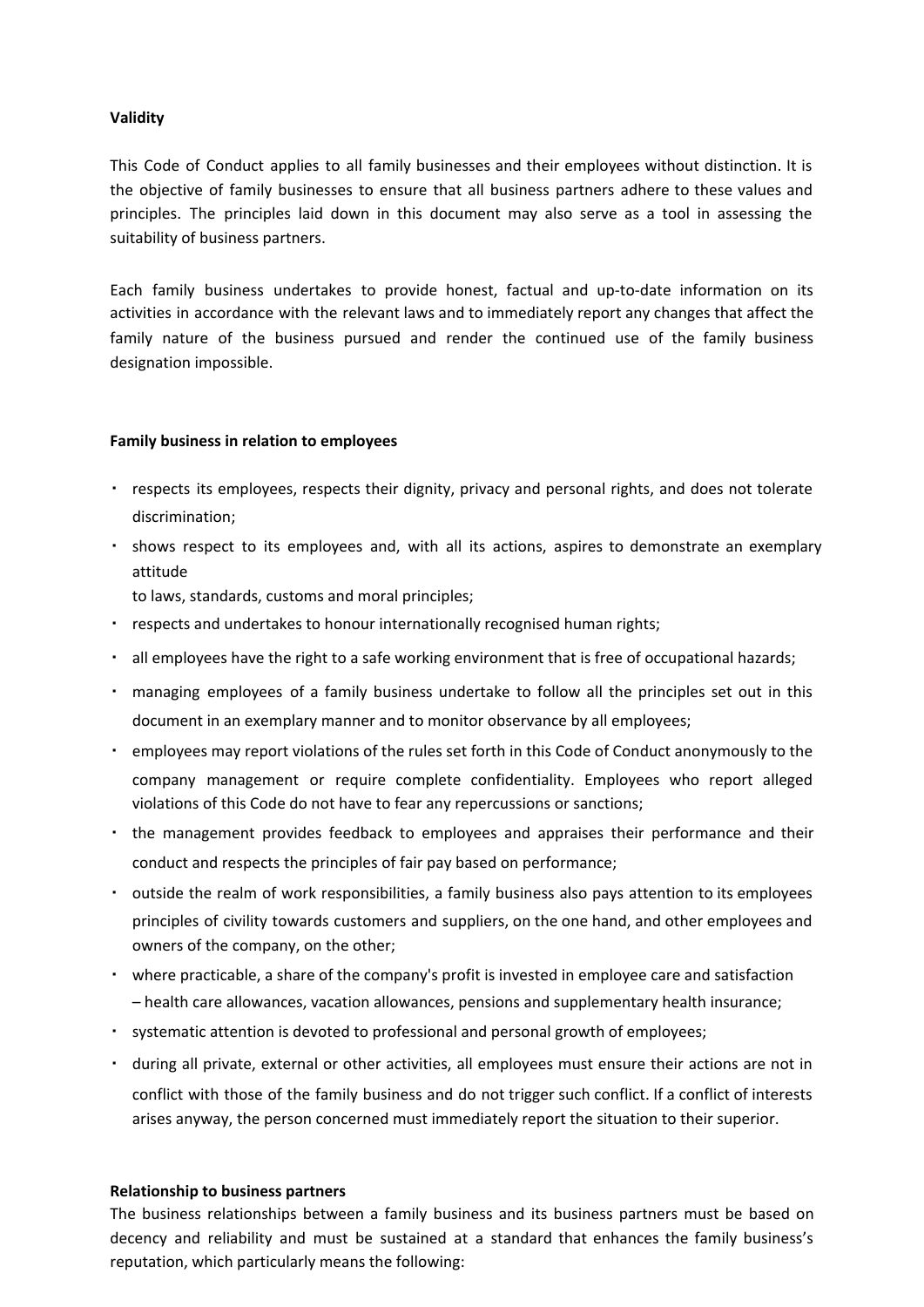- in all activities, the family business complies with laws and standards, consistently delivers on concluded contracts and agreements and abides by its internal rules;
- regards sound payment discipline as the cornerstone of its business relationships and the necessary precondition to building a healthy business environment;
- delivers the highest achievable standard of quality and personal care to its customers;
- cultivates long-term relationships with its suppliers;
- in cooperation with suppliers and customers, innovates and develops its products, services, equipment, and its marketing;
- refrains from providing any benefits or rewards to potential customers, public authorities, public establishments or representatives of such authorities, which would contravene the law or good business morals;
- members of a family business and its employees must not accept any payments, gifts or other rewards from third parties that could call into question their objectivity in subsequent decision-making.

#### **Social responsibility**

A family business:

- motivates all members and employees of the family business to demonstrate personal social responsibility and to protect the environment;
- protects the environment by using materials and technological processes that minimise the harm caused to health and the environment;
- develops and offers products and services at the required quality, safety, environmental and health standards;
- puts in place continuous improvement policies in the domain of health and safety and environmental protection in order to achieve values more favourable than those laid down in the applicable laws;
- produces prosperity on the principles of sustainable development and promotes a preventive approach to environmental protection;
- provides maximum guarantees for the quality of its products and services;
- where practical, promotes culture, sports, interest and civic organisations and associations;
- drives efforts at improving the quality of life in locations where it operates;
- supports and actively contributes to initiatives related to education and recreation of children and youth;
- cultivates and improves a healthy environment;
- with its attitudes and actions in business relations a family business creates an atmosphere of trust and fairness and on that basis promotes family entrepreneurship and the brand of family businesses in the Czech Republic in marketing communication.